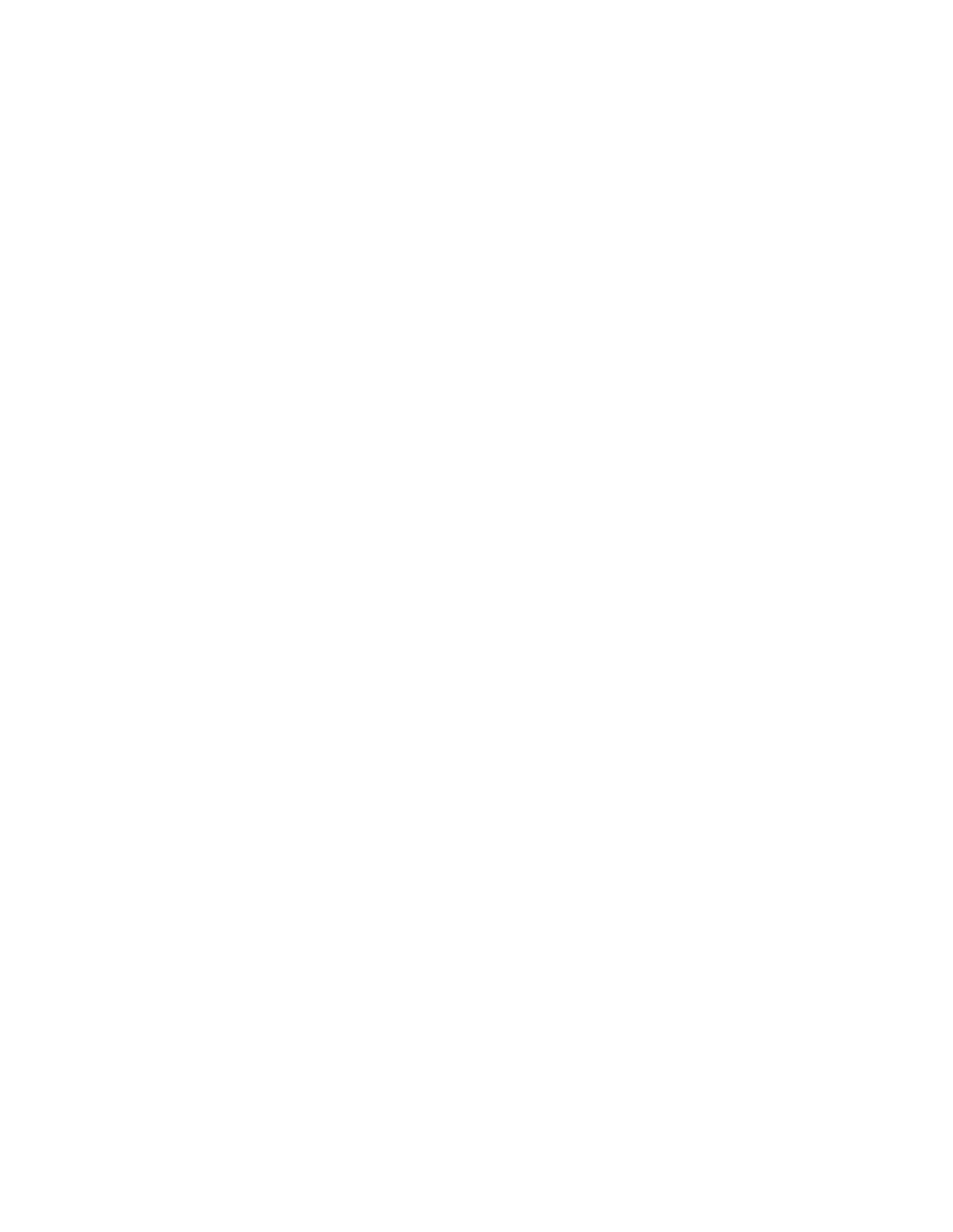## **TABLE OF CONTENTS**

|              | <b>FOREWORD</b>  |       |                                                             |  |
|--------------|------------------|-------|-------------------------------------------------------------|--|
|              |                  |       |                                                             |  |
|              |                  |       | <b>GENERAL</b>                                              |  |
|              | 1.1              |       |                                                             |  |
|              | 1.2              |       |                                                             |  |
| $\mathbf{2}$ |                  |       |                                                             |  |
|              | 2.1              |       |                                                             |  |
|              |                  | 2.1.1 |                                                             |  |
|              |                  | 2.1.2 |                                                             |  |
|              |                  | 2.1.3 |                                                             |  |
|              | 2.2 <sub>2</sub> |       |                                                             |  |
|              |                  | 2.2.1 |                                                             |  |
|              |                  | 2.2.2 |                                                             |  |
|              |                  | 2.2.3 |                                                             |  |
|              | 2.3              |       |                                                             |  |
|              |                  | 2.3.1 |                                                             |  |
|              |                  | 2.3.2 |                                                             |  |
|              | 2.4              |       |                                                             |  |
| 3            |                  |       |                                                             |  |
|              | 3.1              |       |                                                             |  |
|              |                  | 3.1.1 |                                                             |  |
|              |                  | 3.1.2 |                                                             |  |
|              | 3.2              |       |                                                             |  |
|              | 3.3              |       |                                                             |  |
|              |                  |       |                                                             |  |
|              | 4.1              |       |                                                             |  |
|              |                  | 4.1.1 |                                                             |  |
|              | 4.2              |       |                                                             |  |
|              | 4.3              |       |                                                             |  |
|              | 4.4              |       |                                                             |  |
|              | 4.5              |       |                                                             |  |
| 5.           |                  |       | PROCEDURES FOR DEVELOPING A STANDARD OR TECHNICAL REPORT  5 |  |
|              | 5.1              |       |                                                             |  |
|              | 5.2              |       |                                                             |  |
|              | 5.3              |       |                                                             |  |
|              |                  | 5.3.1 |                                                             |  |
|              | 5.4              |       |                                                             |  |
|              |                  | 5.4.1 |                                                             |  |
|              | 5.5              |       |                                                             |  |
|              | 5.6              |       |                                                             |  |
|              | 5.7              |       |                                                             |  |
|              | 5.8              |       |                                                             |  |
| 6            |                  |       |                                                             |  |
|              | 6.1              |       |                                                             |  |
|              |                  | 6.1.1 |                                                             |  |
|              |                  | 6.1.2 |                                                             |  |
|              |                  | 6.1.3 |                                                             |  |
|              |                  | 6.1.4 |                                                             |  |
|              |                  | 6.1.5 |                                                             |  |
|              |                  | 6.1.6 |                                                             |  |
|              |                  | 6.1.7 |                                                             |  |
|              | 6.2              |       |                                                             |  |
|              | 6.3              |       |                                                             |  |
|              | 6.4              |       |                                                             |  |
|              | 6.5              |       |                                                             |  |
|              | 6.6              |       |                                                             |  |
|              | 6.7              |       |                                                             |  |
|              |                  |       |                                                             |  |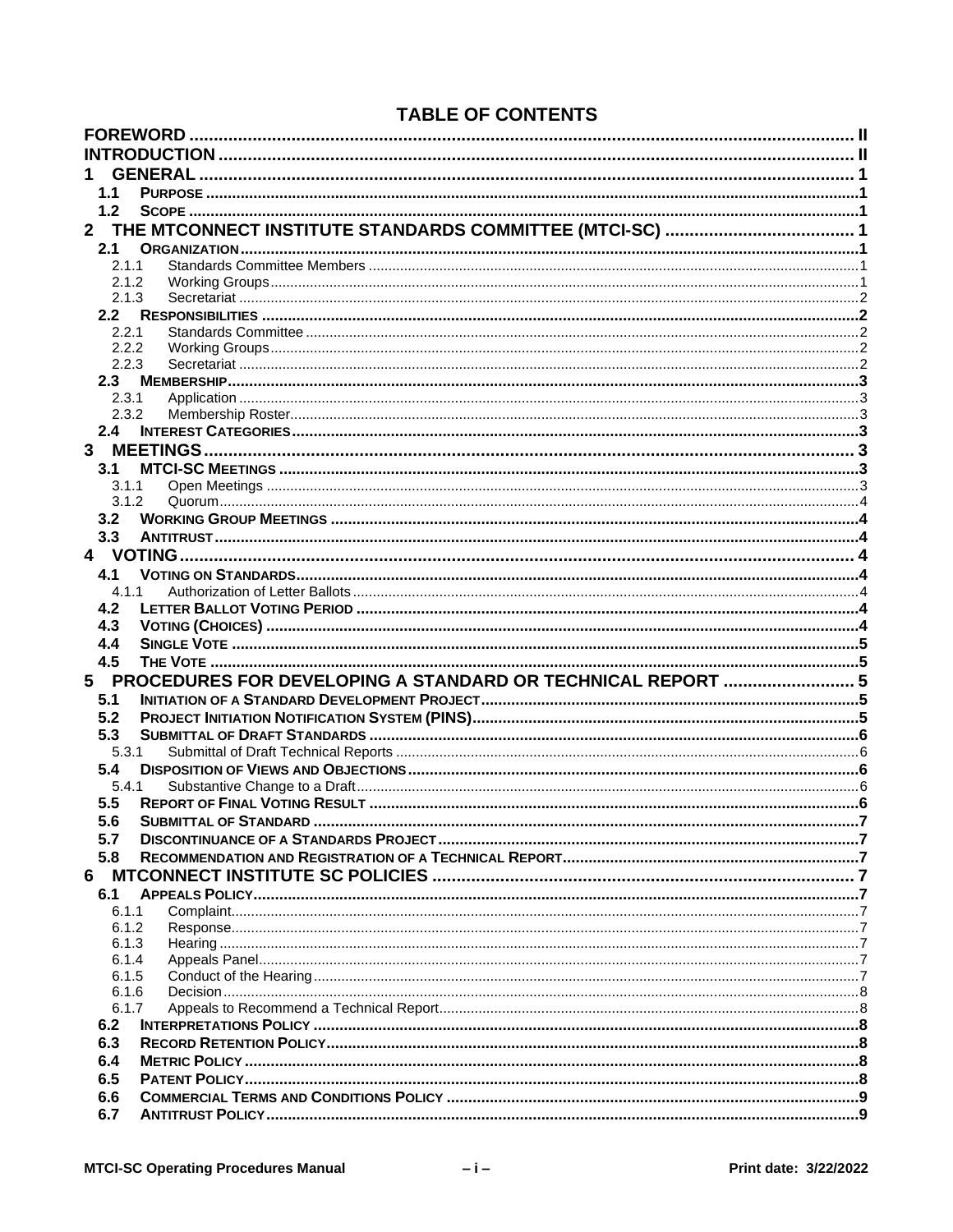## <span id="page-3-0"></span>**FOREWORD**

This document comprises and compiles the operating procedures for the MTConnect Institute Standards Committee (MTCI-SC), and is designed to comply with the updated *ANSI Essential Requirements: Due process requirements for American National Standards* and the *ANSI Procedures for the Registration of Technical Reports*. These operating procedures are periodically updated, procedurally processed and approved by the ANSI Executive Standards Council to reflect the changes made to the constantly evolving ANSI *Essential Requirements* (ER).

## <span id="page-3-1"></span>**INTRODUCTION**

The purpose of this document is twofold: 1) provide the MTConnect Institute Standards Committees (MTCI-SC) members with a concise overview of the role and function of the MTCI-SC and its Working Groups as they operate within the ANSI voluntary consensus standard system; and 2) provide them with a procedural resource on the process of introducing an American National Consensus Standard and the rules that must be followed to maintain their accreditation. As an aid to understanding how the MTConnect Institute operates as an accredited standards developer within the ANSI system, the following overview is provided.

The American National Standards Institute, Inc. (ANSI) is a private non-profit federation of the nation's leading trade, technical and professional organizations, corporations, government agencies, organized labor and consumer groups engaged in or concerned with developing and promulgating national standards. There are well over ten thousand consensus standards approved by ANSI that cover standards language from crayons to machine tools.

ANSI is not a government agency nor does it write/publish consensus standards. Rather, it coordinates and harmonizes the development and writing of consensus standards by those outside constituent organizations seeking ANSI accreditation to do so. Coordination of the voluntary development of consensus standards is accomplished by:

- assisting participants in the voluntary system to reach agreements on standards needs and/or priorities;
- arranging for competent organizations to undertake standards development work;
- providing fair and effective procedures for standards development;
- resolving conflicts and preventing duplication of effort.

ANSI remains the autonomous umbrella standards body that provides consensus procedures and the formal process by which groups like the MTConnect Institute as the ANSI-accredited Standards Developer may develop, write and process standards for ANSI approval as American National Standards. In attempting to coordinate and harmonize voluntary standards, the MTConnect Institute employs the principles of consensus, openness, balance, due process and a means for appeal, as detailed in the ANSI *Essential Requirements*.

Before an MTConnect Institute draft standard can be submitted to ANSI for approval, it must be reviewed within two consensus arenas. The draft is first subjected to an official review and letter ballot of the MTConnect Institute Standards Committee and then it must be made available for Public Review for a period of forty-five days; a thirty-day comment period is available under some circumstances. These two reviews can be solicited and conducted concurrently.

It is only after the MTConnect Institute draft has undergone review within these two arenas that the MTConnect Institute can establish a case before ANSI that all possible means of due process have been faithfully carried out in achieving the best possible consensus between the MTConnect Accredited Standards Committee and the public at large.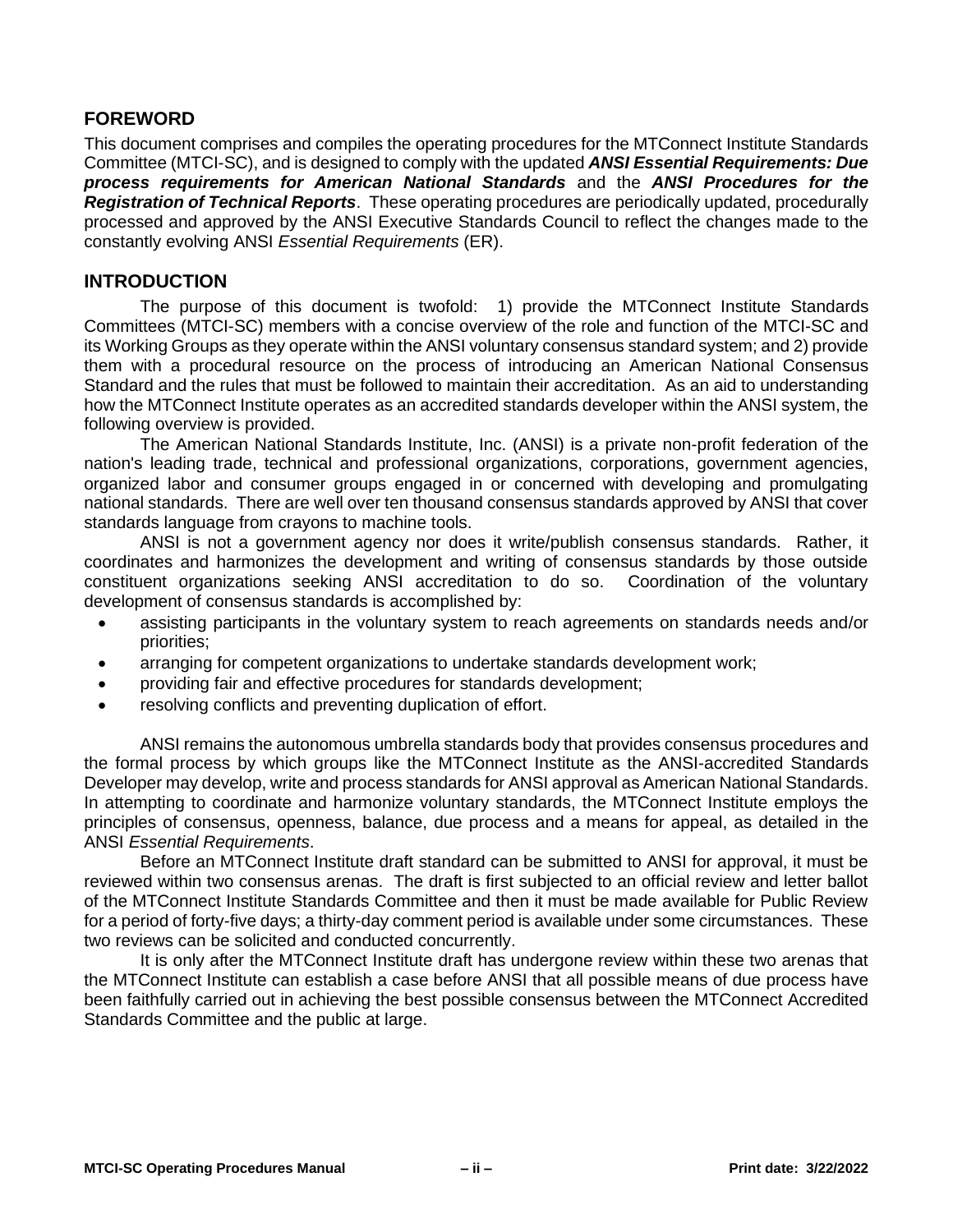## **OPERATING PROCEDURES OF THE MTCONNECT INSTITUTE STANDARDS COMMITTEE**

## <span id="page-4-0"></span>**1 GENERAL**

These procedures meet the requirements for due process, openness, balance and development of consensus for approval of American National Standards as described in the document: ANSI *Essential Requirements*: *Due process requirements for American National Standards* (latest version). Consensus means substantial agreement has been reached by directly and materially affected interests. This signifies the concurrence of more than a simple majority, but not necessarily unanimity. Consensus requires that all views and objections be considered, and that an effort be made toward their resolution. A means to appeal must exist for unresolved objections.

On questions of parliamentary procedure not covered in these procedures, *Robert's Rules of Order* (latest edition) may be used to expedite due process.

## <span id="page-4-1"></span>**1.1 Purpose**

The purpose of the MTConnect Institute Standards Committee (MTCI-SC) is to develop American National Standards and Technical Reports ("Materials") for approval or registration, respectively, by the American National Standards Institute Board of Standards Review.

MTConnect Institute American National Standards and Technical Reports deliver a protocol and semantic vocabulary designed for the exchange of data between shop floor equipment and software applications used for monitoring and data analysis.

## <span id="page-4-2"></span>**1.2 Scope**

The MTCI-SC scope encompasses the MTConnect standard including all its current parts as well as future expansions or extensions to the standard. Core functionality of the standard includes a data dictionary and data structure for manufacturing, especially as it pertains to production operations ("shop floor").

## <span id="page-4-3"></span>**2 THE MTCONNECT INSTITUTE STANDARDS COMMITTEE (MTCI-SC)**

#### <span id="page-4-4"></span>**2.1 Organization**

The MTConnect Institute Standards Committee (MTCI-SC) will consist of its members, Working Groups and Secretariat. Members will be classified by interest category. The membership will be sufficiently diverse to ensure reasonable balance and that no single interest category constitutes a majority of the

membership of the consensus body. MTCI will periodically (at least annually) assess the balance of interest categories. Should an imbalance occur, the MTCI will engage in outreach activity through available media (trade publications, trade association membership, *ANSI Standards Action*, MTCI Newsletter, etc.) to recruit membership and negate that imbalance.

#### <span id="page-4-5"></span>**2.1.1 Officers**

- a) There will be a Chairperson and a Vice-Chairperson ("Officers") appointed by the Secretariat;
- b) The Vice-Chairperson will carry out the Chairperson's duties if the Chairperson is unable to do so;
- c) Officers unable to continue their term will be replaced by the Secretariat and serve the remainder of their predecessor's term;
- d) An Officer may be removed from office by either the Secretariat or by a two-thirds percent vote of the MTCI-SC;
- e) The length of term for each Officer shall be four years; appointed Officers may be reaffirmed indefinitely;
- f) The officer's term will begin the meeting that follows the appointment.

#### <span id="page-4-6"></span>**2.1.2 Working Groups**

Each MTConnect Institute Working Group formed by the MTCI-SC is an autonomous body under the direction and control of the MTCI-SC. Such Working Groups should have a defined scope. Working Groups are otherwise free to establish meeting agendas and goals, timetables, and *ad hoc* task groups to expedite the work of the Working Group, as long as these are in overall conformance to the Working Group's scope of work.

#### **2.1.2 Review Board**

A Review Board consisting of volunteers from the Standards Committee membership will assess proposed Materials for accuracy and consistency with respect to information modelling, vocabulary, semantics, terms and definitions, protocol, information management, communication, and security.

#### **2.1.3 Executive Committee**

An Executive Committee consisting of volunteers from the Standards Committee membership will assess proposed Materials for accuracy, consistency, and completeness prior to circulation of the Materials to the wider SC. The Executive Committee will have no more than 12 members.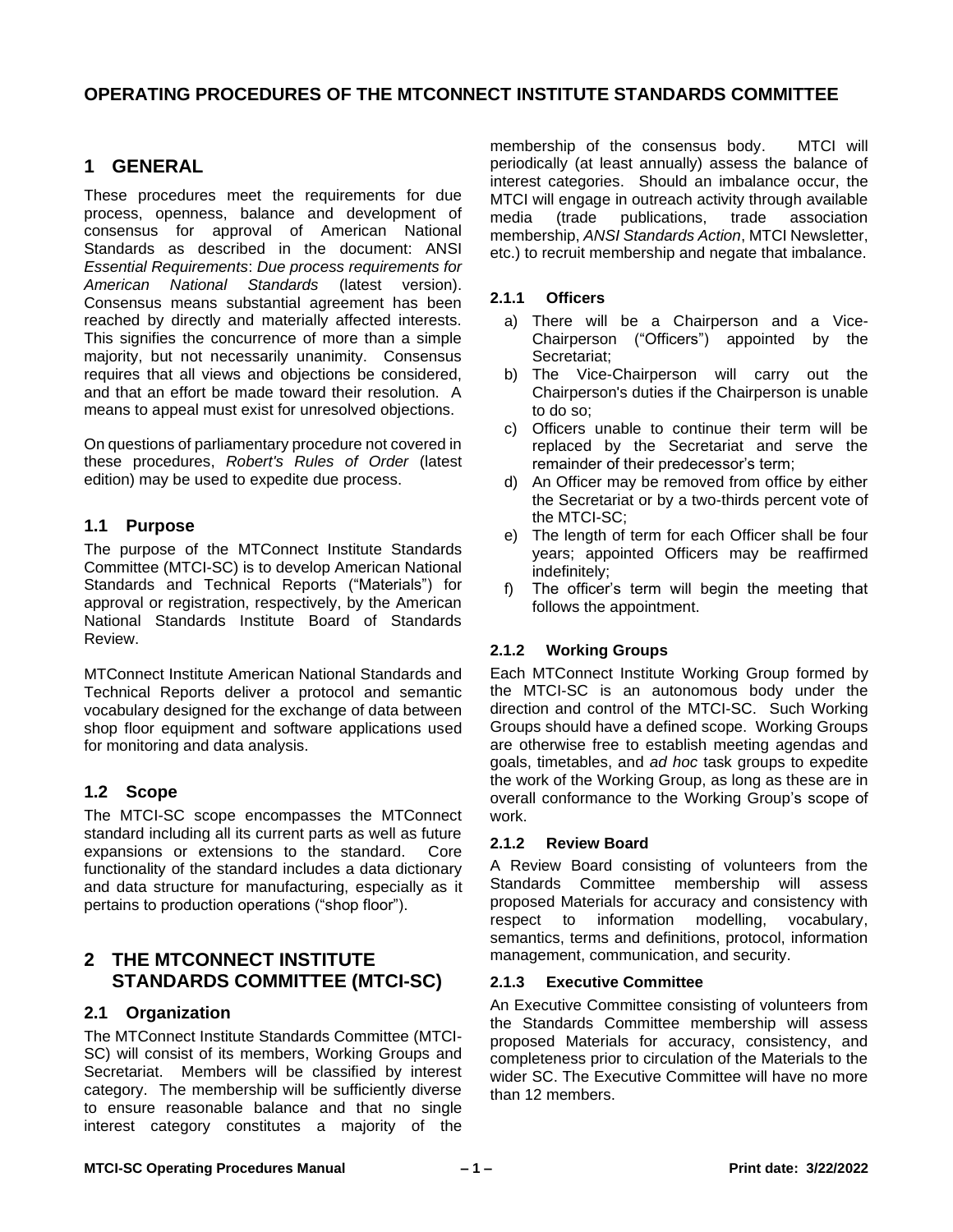#### **2.1.4 Other Committees**

Additional committees, task groups, review boards, etc. may be established to address other areas of concern, including: Technical leadership and/or oversight for developing Materials; maintaining architectural integrity and coherence of Materials; assuring soundness and applicability of Materials; assessing strategic priorities; information modeling and architecture; coordinating efforts across or between Working Groups; creating or maintaining reference implementation(s); harmonization with other standards bodies; garnering community interest and input; articulating needs of the standard development organization.

#### <span id="page-5-0"></span>**2.1.4 Secretariat**

The Secretariat for the MTCI-SC activities is the MTConnect Institute.

The term "Secretariat" as used throughout these procedures means any combination of MTConnect Institute staff members, consultants, or designee(s) who are designated with these responsibilities either in whole or in part.

#### <span id="page-5-1"></span>**2.2 Responsibilities**

#### <span id="page-5-2"></span>**2.2.1 Standards Committee**

#### **2.2.1.1 SC Members**

The MTCI-SC members will be responsible for:

- a) Developing proposed MTConnect Institute standards and technical reports within its scope; this includes the revision, reaffirmation or withdrawal of American National Standards;
- b) Approval of proposed MTConnect Institute standards Working Groups;
- c) Maintaining the MTConnect Institute standards and technical reports in accordance with §4.7 of the ANSI *Essential Requirements*;
- d) Adopting MTConnect Institute procedures and revisions thereof;
- e) Other matters requiring MTCI-SC action as provided in these procedures; and
- f) Strictly observing rules regarding antitrust policy.

#### **2.2.1.2 Officers**

The Chairperson (or the Vice-Chairperson in his/her absence) is responsible for:

- a) Providing direction and leadership needed to make the work of the MTCI-SC and its Working Groups successful;
- b) With the Secretariat, preparation / distribution of meeting agendas; and,
- c) Chairing all MTCI-SC meetings.

#### <span id="page-5-3"></span>**2.2.2 Working Groups**

a) Provide issues, concepts, draft language and documentation to develop a draft American National Standard or Technical Report;

b) Develop the definitive / technical content of an assigned standard or technical report.

#### <span id="page-5-4"></span>**2.2.3 Secretariat**

- a) Maintain ANSI-accreditation as an Accredited Standards Developer (ASD) in accordance with the relevant requirements contained in the ANSI *Essential Requirements*;
- b) Provide oversight for MTCI-SC compliance with these and ANSI procedures;
- c) Assure fair and equitable consideration of all viewpoints and review the MTCI-SC at least annually for imbalance or evidence of dominance;
- d) Maintain a current and accurate roster of the MTCI-SC, and a list of standards and technical reports for which the MTCI-SC is responsible;
- e) Perform administrative responsibilities and duties, including but not limited to:
	- meeting notices and arrangements;
	- processing of membership requests;
	- with the Chair, preparation / distribution of meeting agendas;
	- meeting reports;
	- ballots;
	- maintenance of adequate records.
- f) Initiate new project(s) to develop or revise an American National Standard by submitting to ANSI, a PINS form for registration of same;
- g) Conduct MTCI-SC formal review and voting of candidate draft standards, as well as coordinate with ANSI (BSR 8 form) for the public review and comment period (usually concurrent or close to concurrent with the MTCI-SC review);
- h) Submit candidate standards approved by the MTCI-SC along with supporting documentation (ANSI BSR 9 form), for ANSI BSR review and approval as American National Standards;
- i) Recommend candidate technical reports for ANSI to register as an MTConnect Institute Technical Report;
- j) Publish ANSI approved or registered MTConnect standards or technical reports, revisions and addenda (see §4.5 of the ANSI *Essential Requirements*, as well as the ANSI Procedures for the Registration of ANSI Technical Reports);
- k) Coordinate and respond to requests for interpretations of the standard(s) or technical report(s) developed by the MTConnect Institute, per 6.2 of these procedures;
- l) Appoint the MTCI-SC Chairperson and/or Vice-Chairperson;
- m) Develop revisions to these MTConnect Institute Operating Procedures as needed or required, and coordinate their subsequent approval by the MTCI-SC, and by ANSI;
- n) Submit to periodic audit by ANSI of overall procedural conformance;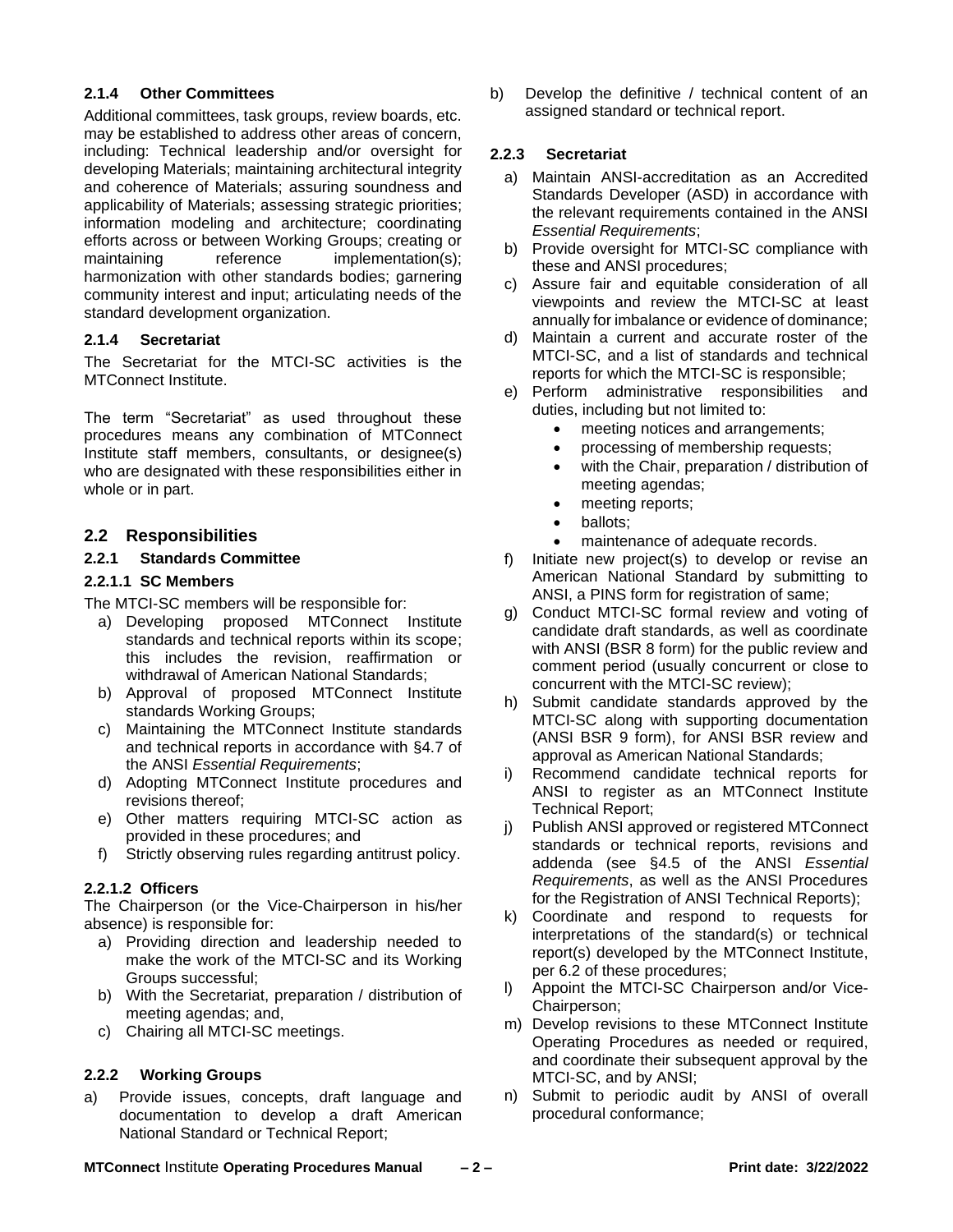- o) Enforce antitrust regulations at MTCI-SC meetings or other related functions; and
- p) Perform any other feasible administrative or oversight functions as required by these procedures, by ANSI, or as deemed necessary to accomplish the overall objectives of the MTConnect Institute.

#### <span id="page-6-0"></span>**2.3 Membership**

Members of the MTCI-SC will consist of organizations having a direct and material interest in the activities of the MTCI-SC.

#### <span id="page-6-1"></span>**2.3.1 Application**

The application for membership is at [www.mtconnect.org](http://www.mtconnect.org/) and maintained by the Secretariat. Applicants must provide name, organization name, and email address of a primary point of contact ("Delegate").

#### <span id="page-6-2"></span>**2.3.2 Membership Roster**

The Secretariat will maintain a current and accurate MTCI-SC roster. The rosters will include the following:

- a) Title of the MTCI-SC and its designation;
- b) Scope of the MTCI-SC;
- c) Secretariat name of organization, name of the technical representative, and contact information;
- d) Officers Chairperson and Vice-Chairperson;
- e) Members name of organization or agency, its delegate and contact person (as applicable); and
- f) Interest Category of each member.

#### <span id="page-6-3"></span>**2.4 Interest Categories**

All appropriate interests that might be directly and materially affected by the standards activity of the MTCI-SC will have the opportunity for fair and equitable participation without dominance by any single interest category. Each MTCI-SC member will indicate an interest category as appropriate and in accordance with the MTCI-SC's established categories as specified below: (see also §2.3 of the ANSI *Essential Requirements*).

- a) Equipment Supplier;
- b) End-User;
- c) Integrator;
- d) Other.

The MTCI-SC interest categories are defined as follows:

*Equipment Supplier*: one that manufactures; especially an employer of workers in manufacturing, or one who represents the manufacturing interests.

*End-User*: one that uses; an individual, corporation, partnership other legal entity or form of business that utilizes a machine, machine production system or related equipment.

*Integrator:* An entity that designs, provides, or assembles a machine, its associated machines or equipment, control interfaces, interconnections or the control system into a machinery system.

*Other*: An entity not adequately covered by any of the above interest categories. This can include but not be limited to: trade associations, professional societies, government agencies, academic institutions or distributor/retailers.

In cases where a single MTCI-SC member may represent multiple interest categories, the primary interest category should be selected. For example, a multinational parent company with divisions or subsidiaries in multiple interest categories can select its own primary interest category as the parent. If only one division is a member, or the divisions are each members, each should indicate their own primary interest category.

## <span id="page-6-4"></span>**3 MEETINGS**

#### <span id="page-6-5"></span>**3.1 MTCI-SC Meetings**

MTCI-SC meetings will generally be held on a quarterly basis, but at a minimum, annually. Meetings will be organized for the purpose of conducting business including voting (provided a quorum as described in §3.1.2 is present). The conduct of such business includes but is not limited to making assignments, receiving reports of work, considering the need for draft standards or technical reports, resolving differences among Working Groups, and considering views and objections from any source.

#### <span id="page-6-6"></span>**3.1.1 Open Meetings**

Meetings of the MTCI-SC will be open to all members and others having a direct and material interest, including members of the general public. At least four weeks' notice of regularly scheduled meetings will be given to ANSI by the Secretariat for publication in *ANSI Standards Action* and in other media designed to reach directly and materially affected interests, as deemed appropriate by the Secretariat. The notice will describe the purpose of the meeting and will identify a readily available source for further information. An agenda will be available and will be distributed in advance of the meeting to members and to others expressing interest. Non-members choosing to attend an MTConnect meeting will be there as observers only. Meeting reports will be generated and distributed by the Secretariat.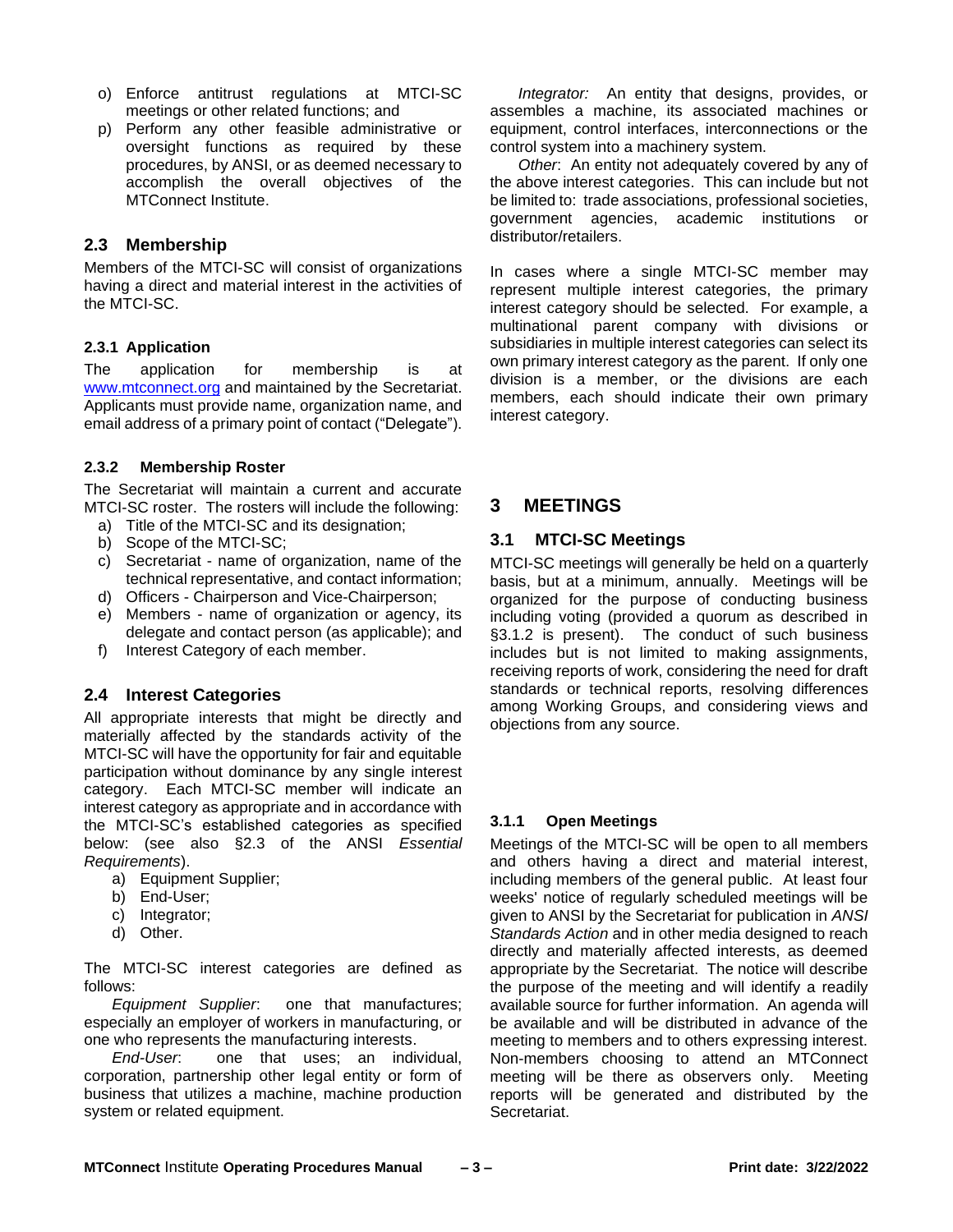#### <span id="page-7-0"></span>**3.1.2 Quorum**

A quorum is the number Members of a body that when duly assembled, is validly competent and can proceed to transact the business of that body. At least 15 % or 25 of the MTCI-SC members present at a meeting (whichever is lower) will constitute a quorum for conducting business at a meeting. If a quorum is not present, actions/decisions may be taken subject to confirmation via subsequent letter ballot.

## <span id="page-7-1"></span>**3.2 Working Group Meetings**

Each MTConnect Working Group formed by the MTCI-SC can determine their own meeting schedule and whether to hold in-person or web meetings, or some combination. Some documentation or report of the Working Group meeting should be recorded and saved.

## <span id="page-7-2"></span>**3.3 Antitrust**

The MTConnect Institute, as the MTConnect Secretariat, is a registered corporation with its principal place of business in the United States. The MTConnect Institute conducts its meetings under the auspices of the U.S. Department of Justice antitrust regulations (Sherman Antitrust Act). So too, any MTConnectrelated meeting is subject to these same regulations, and they will be strictly observed. In brief, the following discussions are prohibited either inside of, or in conjunction with Secretariat sponsored meetings:

- a) Discussion which could be interpreted as collusion or other attempt to agree or bring about an understanding regarding price, conditions of sale including warranties, and customers;
- b) Discussion regarding cost data of any manufacturer or seller;
- c) Discussion on pricing or pricing methods;
- d) Discussion on marketing plans or plans for introduction of innovative technology;
- e) Discussion which could be interpreted as an attempt to exclude from manufacture or sale by means of standardization requirements greater than needed to effect a legitimate end use; or
- f) Discussion which could be interpreted as an agreement or understanding to develop a standard, recommended practice, technical practice or interpretation, the purpose of which would be to affect the competitive position of any person or business entity.

Although everyone in the entire "MTConnect community" is responsible for observing antitrust regulations, the Secretariat is ultimately accountable for their application.

## <span id="page-7-3"></span>**4 VOTING**

#### <span id="page-7-4"></span>**4.1 Voting on Standards**

Voting on standards will be conducted by the Secretariat amongst the "consensus body" which is the MTCI-SC. Voting on all matters except approval of a new or revised standard may be done either by letter ballot or in person at quorate MTCI-SC meetings. Voting on the approval of new or revised standards shall only be conducted via official letter ballot on the final draft standard by the Secretariat.

#### <span id="page-7-5"></span>**4.1.1 Authorization of Letter Ballots**

Letter Ballots may only be authorized by the Secretariat.

## <span id="page-7-6"></span>**4.2 Letter Ballot Voting Period**

The voting period for letter ballots on final draft standards will end 45 days from the date of issue or as soon as all ballots are returned, whichever comes earlier. An extension beyond the 45-day voting period may be granted at the MTCI-SC Chairperson's or Secretariat's option, if either believes the measure is warranted.

The voting period for letter ballots on all other MTConnect related administrative or procedural matters will end 45 days from the date of issue or as soon as all ballots are returned, whichever comes earlier.

A follow-up communication requesting immediate return of a letter ballot shall be sent, as appropriate, to MTCI-SC members whose votes have not been received within 14 days before the ballot closes. Additional and/or more frequent reminders may be sent at the discretion of the Secretariat.

## <span id="page-7-7"></span>**4.3 Voting (Choices)**

Each MTCI-SC member (delegate) will vote (choose) one of the following positions:

- a) Approval;
- b) Approval, with comment(s);
- c) Abstain (with or without comment);
- d) Disapproval, with reasons (the reasons for a negative vote will be given and if possible should include specific wording or actions that would resolve the objection). If a negative vote unaccompanied by comments related to the proposal is received notwithstanding, the vote may be counted as a "negative without comment" for the purposes of establishing a quorum and reporting to ANSI. Such votes (i.e., negative vote without comment or negative vote accompanied by comments not related to the proposal) shall be factored into the numerical requirements for consensus. The Secretariat is not required to solicit any comments from the negative voter.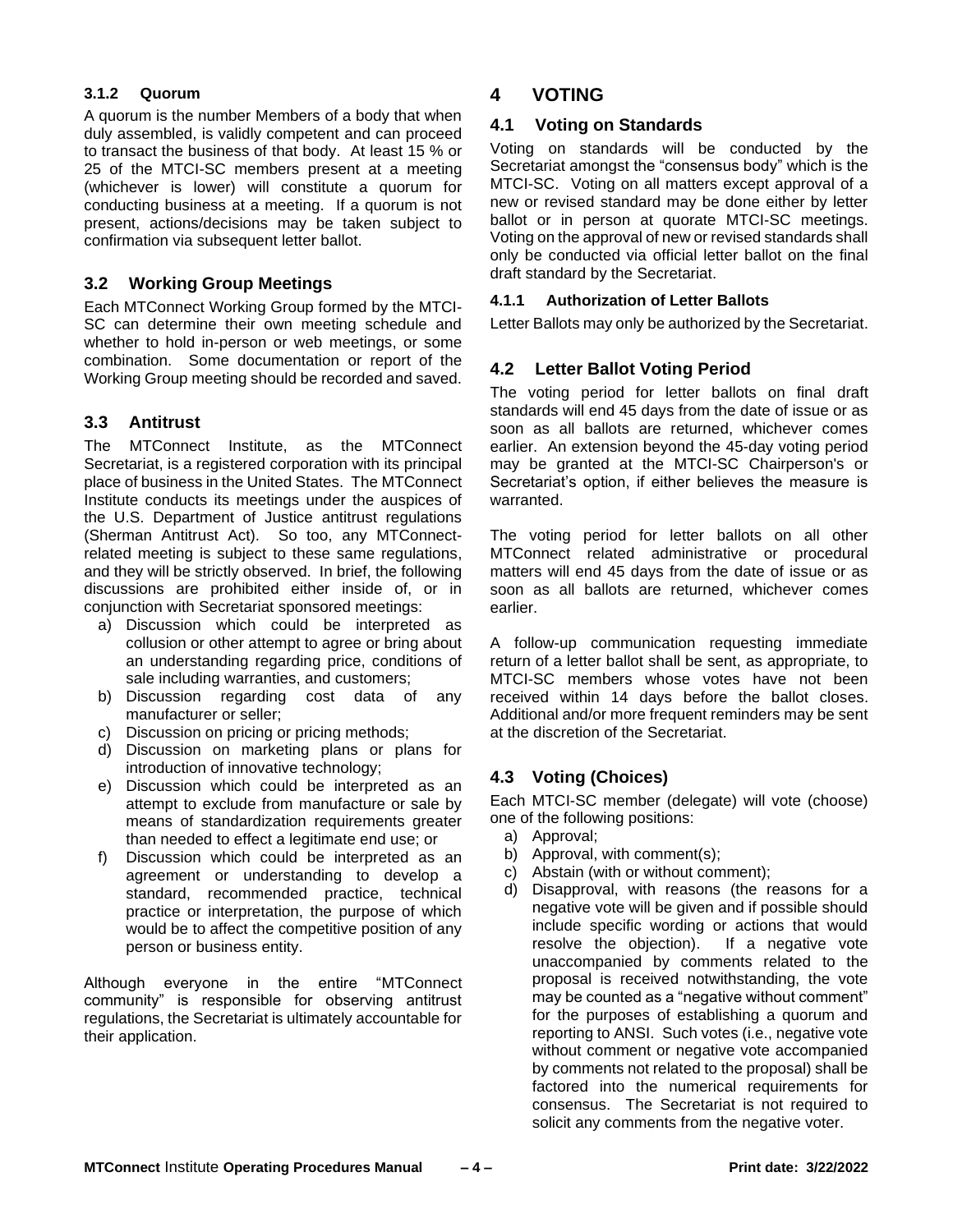#### <span id="page-8-0"></span>**4.4 Single Vote**

An MTCI-SC member will have only one vote. Generally, this means that no individual organization representative will have more than one vote. However, if two or more organizations appoint the same individual to represent each of them, that individual may cast a separate vote for each organization represented. MTCI-SC Members having multiple representatives may only have a single vote.

## <span id="page-8-1"></span>**4.5 The Vote**

To be considered a valid vote, the MTCI-SC must have a majority of the listed members actually vote (or return an official ballot, including abstentions).

In cases that do not meet the above criterion, the Secretariat must either recast the entire vote, or letter ballot the balance of non-voters until such time as a numerically valid majority has cast a vote.

On all voting issues, a two-thirds (rounded to the nearest whole number) approval of those returned ballots from a valid vote will result in the vote passing. The following is a list of voting issues:

- a) Creation of a new standard or technical report;
- b) Approval of a draft of a new standard or reaffirmation of an existing one;
- c) Reaffirmation of an existing technical report;
- d) Approval of a revision or addendum to part or all of a standard;
- e) Approval of a change of the MTCI-SC scope;
- f) Withdrawal of an *existing* standard or technical report;
- g) Adoption of relevant and appropriate ISO or IEC standards as American National Standards;
- h) Formation of a Working Group, including its scope and duties, or changes in scope;
- i) Other matters, as deemed necessary by the Secretariat.

Items (a) through (g) above all require use of a formal Letter Ballot. Reaffirmation of standards or technical reports can be voted on at a MTCI-SC meeting but any consensus body members not present will be afforded the opportunity to register a vote via letter ballot.

## <span id="page-8-2"></span>**5 Procedures for Developing a Standard or Technical Report**

## <span id="page-8-3"></span>**5.1 Initiation of a Standard Development Project**

After identification of the need for a MTConnect Institute standard or technical report, any member of the MTCI-SC or an interested member of the general public may petition the Secretariat in writing for its formation, outlining the scope of the anticipated standard or technical report and justifying the perceived need. The Secretariat will then coordinate a vote on the subject by the MTCI-SC.

## <span id="page-8-4"></span>**5.2 Project Initiation Notification System (PINS)**

A PINS form will be submitted at the initiation of a project. Comments received in connection with a PINS announcement shall be handled in accordance with these procedures.

Subsequent to the MTCI-SC approval process and within six months, a Project Initiation Notification System (PINS) form will be filed with ANSI to initiate, revise or reaffirm an American National Standard by the Secretariat for publication in *ANSI Standards Action*. The Secretariat will cause timely resolution of any negative public comments.

If the Secretariat receives written comments within 30 days from the publication date of a PINS announcement in *ANSI Standards Action,* and said comments assert that a proposed standard duplicates or conflicts with an existing American National Standard (ANS) or a candidate ANS that has been announced previously in *ANSI Standards Action,* a mandatory deliberation of representatives from the relevant stakeholder groups shall be held within 90 days from the comment deadline. Such a deliberation shall be organized by the Secretariat and the commenter and shall be concluded before the Secretariat may submit a draft standard for public review. If the deliberation does not take place within the 90-day period and the Secretariat can demonstrate that it has made a good faith effort to schedule and otherwise organize it, then the Secretariat will be excused from compliance with this requirement.

The outcome of a PINS deliberation shall be conveyed in writing (the "Deliberation Report") within 30 days after the conclusion of the deliberation by the developer to the commenter and to ANSI. Upon submission of the Deliberation Report, the developer may continue with the submission of the proposed standard for public review. If additional deliberations take place, they should not delay the submission of the proposed standard for public review, and an updated Deliberation Report shall be conveyed within 30 days after each deliberation. Any actions agreed upon from the deliberations shall be carried out in a reasonably timely manner, but normally should not exceed 90 days following the deliberation.

Subsequently, the developer shall include all of the Deliberation Report(s) with the BSR-9 submittal to the ANSI Board of Standards Review (BSR) for consideration should the developer ultimately submit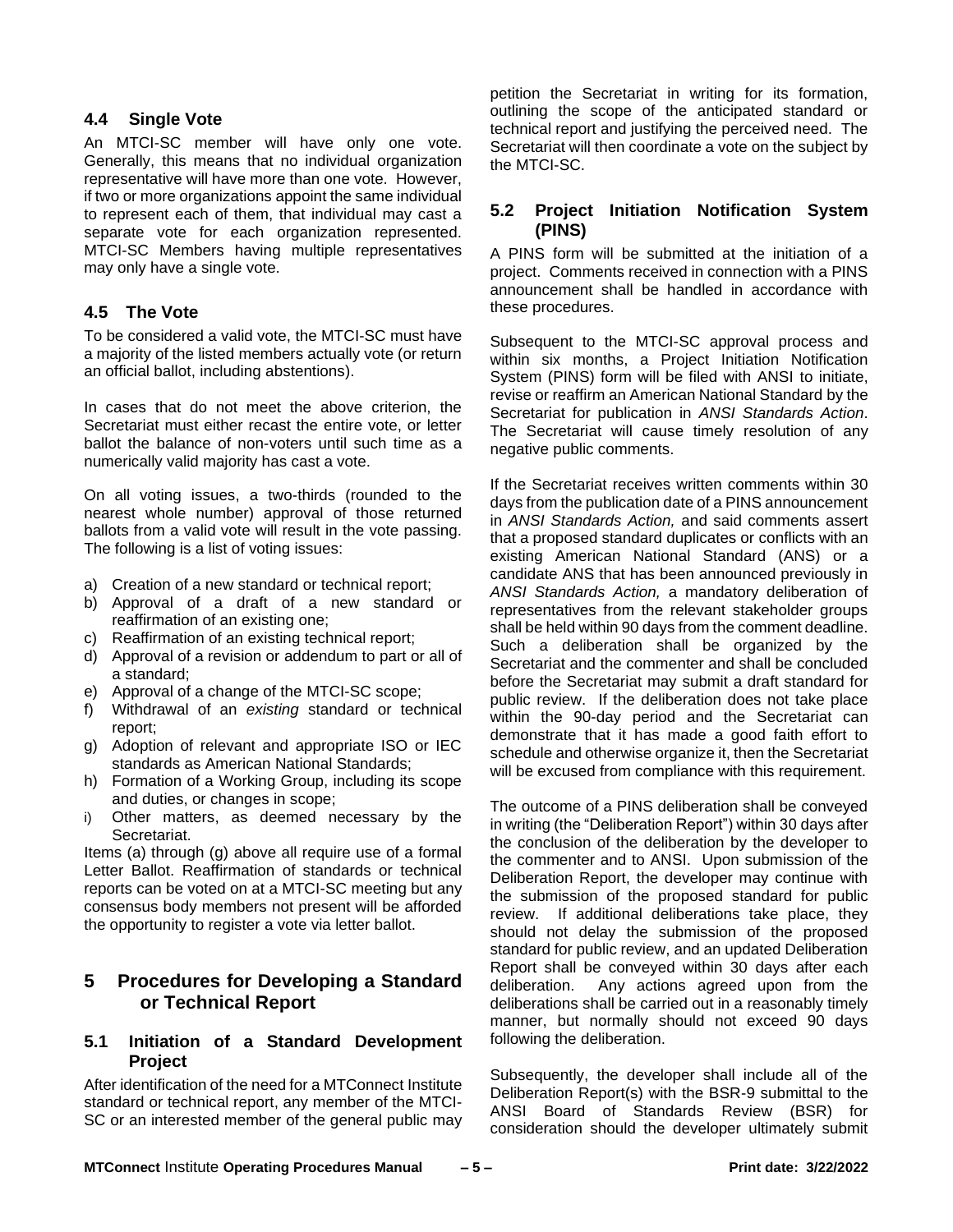the subject standard to ANSI for approval. Stakeholders who were involved in the PINS deliberation process may also file separate Deliberation Report(s) with ANSI and the developer within 30 days after conclusion of any deliberation for consideration by the BSR, if the standard is submitted to ANSI for approval.

While the outcome is not binding, unless binding provisions are agreed to by the developer, participants are encouraged to develop a consensus on whether and how the standards development project should proceed.

## <span id="page-9-0"></span>**5.3 Submittal of Draft Standards**

Upon completing the development of a draft standard, the Working Group Chairperson will request the Secretariat submit the final draft to the MTCI-SC for a formal review. The Secretariat may conduct an editorial review.

The Secretariat will submit the BSR-8 form to ANSI for listing/comments in *ANSI Standards Action* at or around the same time as it initiates the formal comment/voting period with the MTCI-SC.

The Secretariat will generally submit the final draft to the MTCI-SC and solicit public comment through *ANSI Standards Action* concurrently.

The public comment period will be one of the following:

- a) A minimum of thirty days if the full text of the revision(s) can be published in *ANSI Standards Action*;
- b) A minimum of forty-five days if the document is available in an electronic format and the source (e.g., URL or an E-mail address) from which it can be obtained by the public is provided to ANSI for announcement in *ANSI Standards Action*; or
- c) A minimum of sixty days, if neither of the above two options are applicable.

#### <span id="page-9-1"></span>**5.3.1 Submittal of Draft Technical Reports**

Upon completing the development of a draft technical report, the Secretariat will conduct an editorial review and consider recommendation to ANSI for registration as an MTConnect Technical Report. The Secretariat has discretionary authority to submit the draft for comment from the MTCI-SC and public comment. The resolution of any comments received will be less formal than that required to resolve comments on a draft standard. The editorial review of a draft technical report will consist only of minor grammatical edits or conformance to any MTCI-SC style elements. See also §5.8 and the ANSI Procedures for the Registration of ANSI Technical Reports.

## <span id="page-9-2"></span>**5.4 Disposition of Views and Objections**

When the balloting has been closed, the Secretariat will compile all comments received and conduct an appropriate comment resolution process.

Prompt consideration will be given to the expressed views and objections of all participants, including those commenting on the listing in *ANSI Standards Action.*  An effort to resolve all expressed objections will be made, and each objector will be advised in writing of the disposition of the objection and the reasons therefore, and of their right to appeal such decisions.

#### <span id="page-9-3"></span>**5.4.1 Substantive Change to a Draft**

Substantive changes made to a draft document, in addition to unresolved objections from public review and from the vote of the consensus body as well as attempts at resolution, will require an additional 30-day ballot for both MTCI-SC and public review, in order to afford all members the opportunity to respond, reaffirm or change their votes. If consensus is determined to advance the candidate American National Standard and a standing objection remains despite all reasonable attempts to resolve it, the consensus body will be notified of this fact and the objector will be provided with the MTConnect appeals policy in clause 7, which includes their right to appeal the decision to process a standard. Appeals must include the fee detailed in §6.1.1. Only the substantive changes, not the entire draft, are subject to this follow-up requirement. The Secretariat, usually in consultation and consensus with the Standards Committee and/or Working Group, is responsible for determining a substantive change. A conservative interpretation shall be applied to the determination of whether a change is substantive or editorial, erring on the side of substantive.

Editorial changes are not subject to the requirement of an additional 30-day ballot (as above). An example of an editorial change is a correction in typographical errors or grammar or clarification that does not change the intent of the language. Examples of substantive changes would be changes in numerical values or language (i.e., changing an advisory requirement by changing the word "should" to "shall," or vice-versa, or adding or removing a normative reference (see also, §§ 2.4, 2.5 and Annex A of the ANSI *Essential Requirements*).

## <span id="page-9-4"></span>**5.5 Report of Final Voting Result**

The final result of the voting will be recorded, tabulated and reported, as appropriate, by the Secretariat.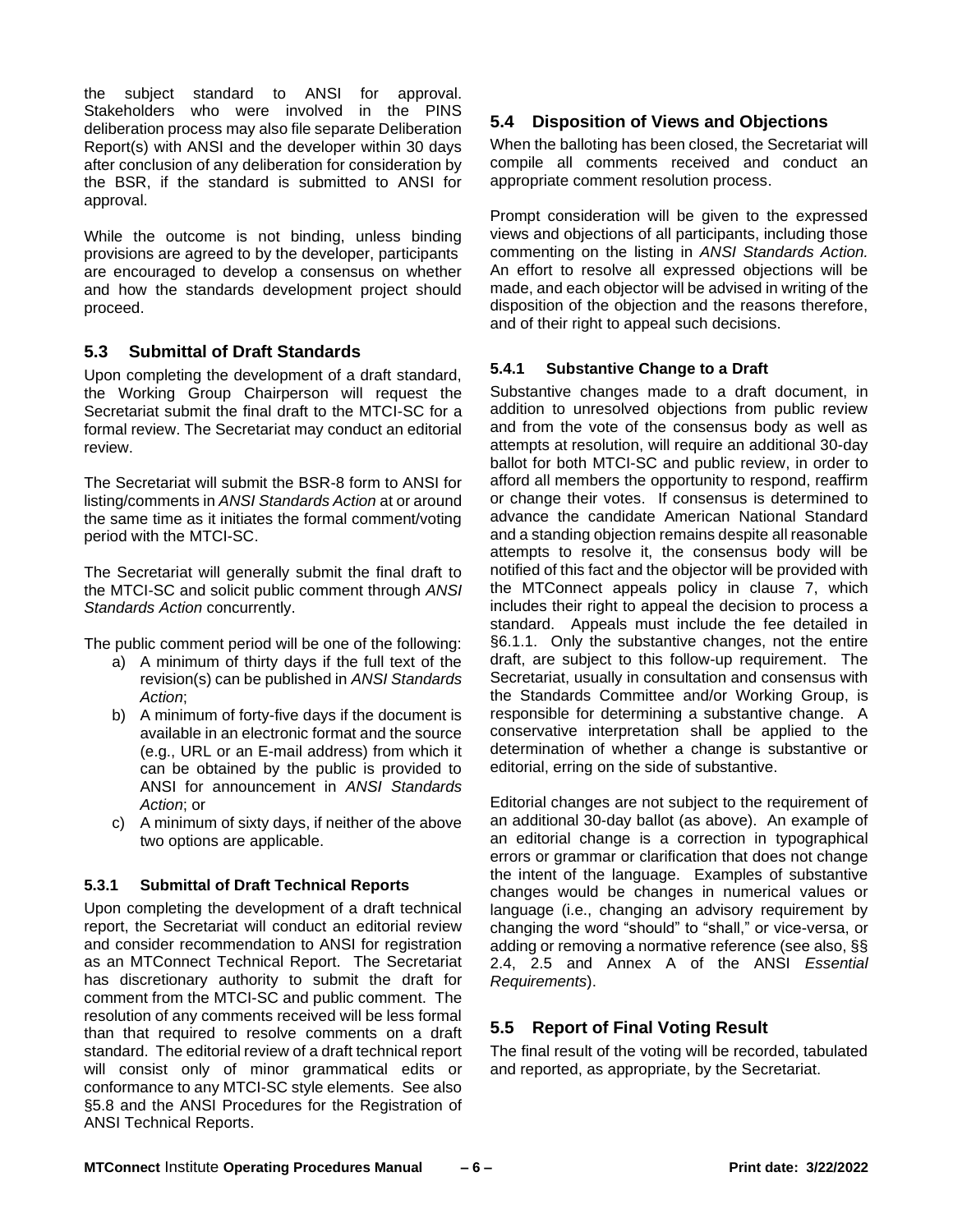## <span id="page-10-0"></span>**5.6 Submittal of Standard**

Upon completion of balloting, resolution of comments, objections, appeals, and re-balloting as needed, the Secretariat will submit to the ANSI Board of Standards Review, a BSR-9 form, along with any other required or requested documentation.

Upon receipt of approval as an American National Standard from the ANSI BSR, the Secretariat will begin the process of publishing the MTConnect standard. Publication of an approved standard will be completed within six months from date of ANSI approval.

## <span id="page-10-1"></span>**5.7 Discontinuance of a Standards Project**

The Secretariat may abandon the processing of a proposed new or revised American National Standard or portion thereof if it has followed its accredited procedures. A written justification for such an action shall be made available upon receipt of any written request received by the Secretariat within 60 days of the date of the final action. The Secretariat shall notify ANSI upon the decision made to discontinue a project.

Appeals of such actions shall be made to the Executive Standards Council based on procedural noncompliance.

## <span id="page-10-2"></span>**5.8 Recommendation and Registration of a Technical Report**

The ANSI Procedures for the Registration of ANSI Technical Reports place the decision to publish a technical report with the Accredited Standards Developer, in conformance with its own operating procedures. When the Secretariat receives a formal request from a technical report writing Working Group Chairperson that the draft document is "final" and ready for registration by ANSI, the Secretariat accepts the responsibility and will be accountable to exercise due diligence in ensuring that due process during the development of the technical report as well as consensus has been achieved within the Work Group or the MTConnect community as a whole. The Secretariat reserves the right to conduct additional review at its discretion (e.g., MTCI-SC ballot or additional public review), or to deny recommendation to ANSI for registration as a technical report. See also, the *ANSI Procedures for the Registration of Technical Reports*, and §6.1.8 on appeals.

## <span id="page-10-3"></span>**6 MTConnect Institute SC Polices**

## <span id="page-10-4"></span>**6.1 Appeals Policy**

Persons who have directly and materially affected interests and who have been, or who presume they will be adversely affected by a MTConnect Institute standard within the MTConnect Institute's jurisdiction, will have the right to appeal procedural actions (or inactions) of the MTConnect Institute or the Secretariat.

#### <span id="page-10-5"></span>**6.1.1 Complaint**

The appellant must file a written complaint with the Secretariat within twenty-one days after the date of action. For the complaint to be considered, the appellant shall include a non-refundable \$250 filing fee, or alternatively may file a fee waiver or fee reduction request based on cause. If a decision on the fee waiver is rendered within forty-eight hours of the request, the 21-day period for filing the complaint above will remain in effect unless an extension for cause is requested. If a decision on the fee waiver/reduction is not rendered within the specified time, the twenty-one days will begin upon transmission of the decision. The complaint will state the nature of the objection(s) including any adverse effects, the clause(s) of these (or ANSI) procedures or the standard(s) that is at issue, actions or in-actions that are at issue, and the specific remedial action(s) that would satisfy the appellant's concerns. Previous efforts to resolve the objection(s) and the outcome of each will be noted.

## <span id="page-10-6"></span>**6.1.2 Response**

Within fourteen days after receipt of a complaint, the respondent (MTConnect Chairperson or Secretariat representative) will respond in writing to the appellant, specifically addressing each allegation of fact in the complaint to the extent of the respondent's knowledge.

#### <span id="page-10-7"></span>**6.1.3 Hearing**

If the appellant and the respondent are unable to resolve the written complaint informally in a manner consistent with these procedures, the Secretariat will schedule a hearing with an appeals panel on a date agreeable to all participants.

#### <span id="page-10-8"></span>**6.1.4 Appeals Panel**

The appeals panel will consist of three individuals who have not been directly involved in the matter in dispute, and who will not be materially or directly affected by any decision made or to be made in the dispute.

At least two members shall be acceptable to the appellant and at least two shall be acceptable to the MTConnect Institute. If the appellant and respondent cannot agree on the composition of an appeals panel within 10 working days, MT Connect Institute's Board of Trustees shall appoint the panel.

#### <span id="page-10-9"></span>**6.1.5 Conduct of the Hearing**

The appellant has the burden of demonstrating adverse effects, improper actions or inactions, and the efficacy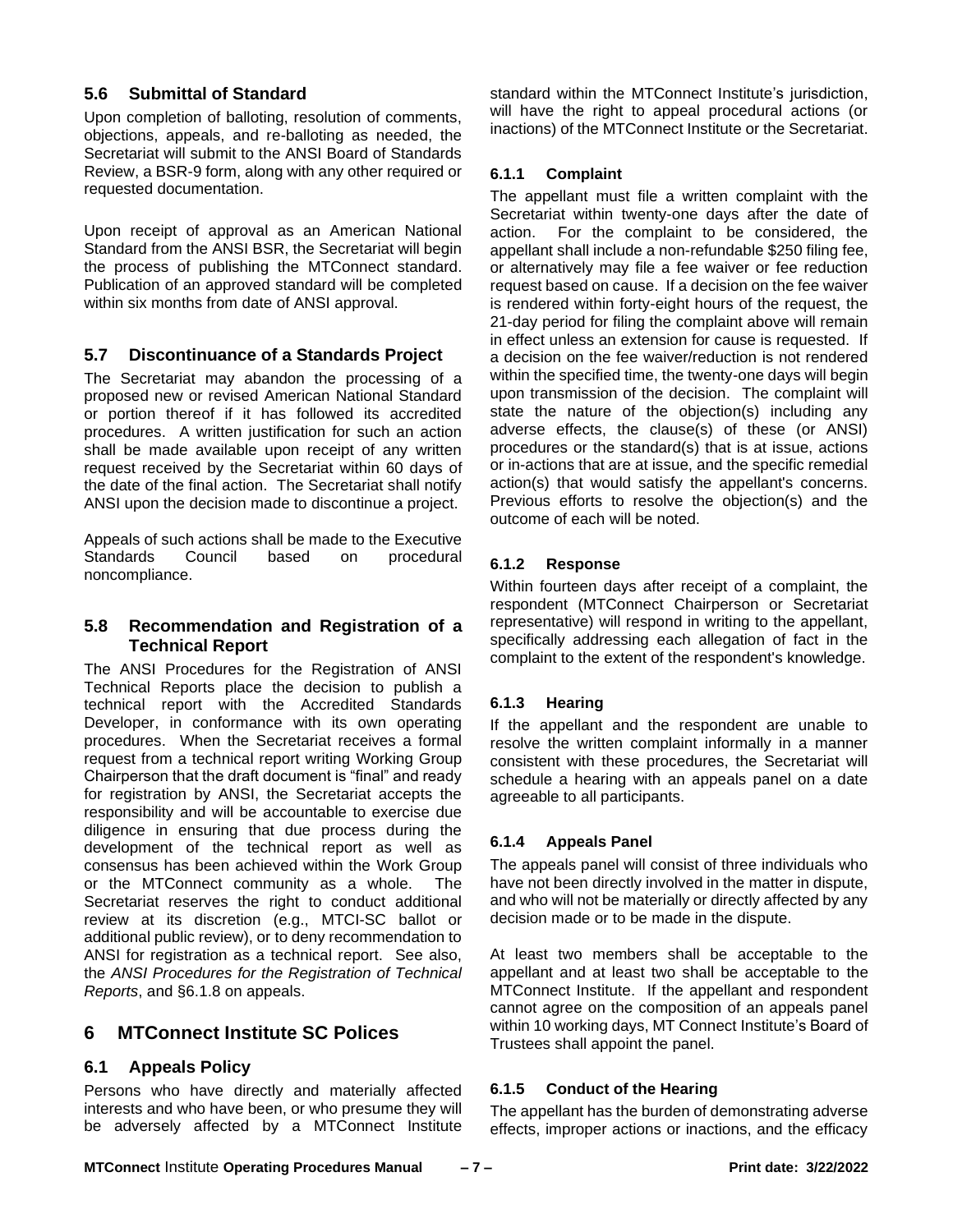of the requested remedial action. The respondent has the burden of demonstrating that the MTCI-SC and the Secretariat took all actions in compliance with these procedures and that the requested remedial action would be ineffective or detrimental. Each party may adduce other pertinent arguments, and members of the appeals panel may address questions to individuals. For the hearing, *Robert's Rules of Order* (latest edition) will apply to questions of parliamentary procedure not otherwise covered herein.

#### <span id="page-11-0"></span>**6.1.6 Decision**

The appeals panel will render its decision to the appellant in writing within thirty days, stating findings of fact and conclusions, with reasons therefore, based on a preponderance of the evidence. Consideration may be given to the following positions, among others, in formulating the decision:

- a) Finding for the appellant, remanding the action to the MTCI-SC or the Secretariat with a specific statement of the issues and facts in regard to which fair and equitable action was not taken;
- b) Finding for the respondent, with a specific statement of the facts that demonstrate fair and equitable treatment of the appellant and the appellant's objections;
- c) Finding that new, substantive evidence has been introduced, and remanding the entire action to the MTCI-SC, or the Secretariat for appropriate reconsideration.

#### <span id="page-11-1"></span>**6.1.7 Appeals to Recommend a Technical Report**

Materially affected interests who wish to appeal the Secretariat's recommendation of a technical report to ANSI for registration, or refusal to make such recommendation, may avail themselves of the preceding §6.1 appeals policy.

## <span id="page-11-2"></span>**6.2 Interpretations Policy**

The MTCI-SC does not formally provide interpretations of its standards or technical reports but regards such requests as comments to be considered for clarification in the revision process (cycle) of a standard or technical report.

Any such requests for interpretation will be filed by the Secretariat and submitted to the appropriate MTCI-SC Work Group for consideration of incorporation or clarification.

Inquiries requesting an interpretation of a MTCI-SC approved standard or technical reports must be in writing and will be responded to by the Secretariat with a copy of the MTCI-SC Interpretations Policy and an invitation to participate in that particular standard or technical report during its current or next revision cycle.

## <span id="page-11-3"></span>**6.3 Record Retention Policy**

Each Working Group will submit to the MTConnect Secretariat a copy of any meeting notices, agendas, minutes, and draft documents. The Secretariat will retain all records related to a standards development project, in addition to other records concerning new, revised or reaffirmed American National Standards (e.g., letter ballots, comments, disposition of comments, notices of appeal, membership records, etc.) for one (1) complete standard's cycle or until the standard or technical report is revised. Upon completion of its next published revision, all previously retained records specific to the standard or technical report may be discarded or destroyed. The actual approved American National Standard or registered Technical Report will be retained for a period of at least thirty (10) years. All record retention will be electronic.

Records for withdrawn standards will be retained from date of withdrawal for a minimum of five (5) years.

## <span id="page-11-4"></span>**6.4 Metric Policy**

Where dimensions are listed and other units of measure will be given in metric (SI) units followed by Imperial units (e.g*.,* inches, pounds, gallons) in parentheses (conversion of units should include enough significant digits to convey the appropriate measurement accuracy for the intended application). Exceptions to this policy due to space limitations, electronic/software limitations, or other potential problems will be allowed and will be at the sole discretion of the Secretariat.

#### <span id="page-11-5"></span>**6.5 Patent Policy**

There is no objection in principle to drafting a proposed MTConnect safety standard in terms that include the use of a patented item, if it is generally agreed that technical reasons justify this approach.

Participants in the ASD/ANSI standards development process are encouraged to bring patents with claims believed to be essential to the attention of the ANSI-Accredited Standards Developer (ASD).

If the Secretariat receives a notice that a proposed, revised or approved MTConnect standard may require the use of such a patent claim that is not already covered by an existing assurance, the procedures in §§ 3.1.1 through 3.1.4 of the *ANSI Essential Requirements: Due process requirements for American National Standards*, will be followed.